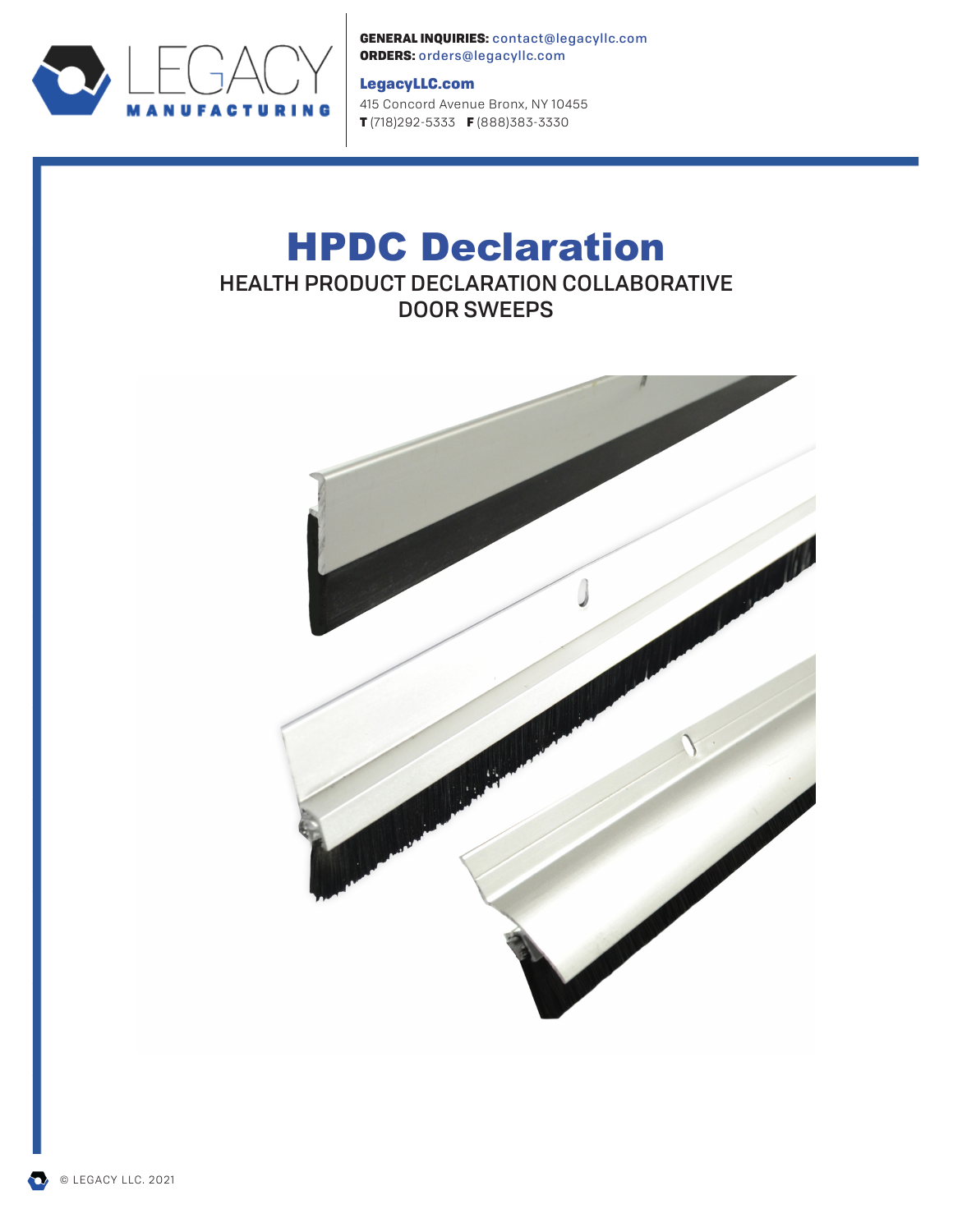## **Legacy Door Sweeps by Legacy Manufacturing**

## **HPD UNIQUE IDENTIFIER:** 23844

**CLASSIFICATION:** 08 71 00 Door Hardware

**PRODUCT DESCRIPTION:** Legacy Door Sweeps (Silicone) come in a variety of sizes, this product helps to keep out water as well as rodents and insects.

## **CONTENT INVENTORY**

- Inventory Reporting Format
- Nested Materials Method
- **6** Basic Method
- Threshold Disclosed Per
- C Material ⊙ Product
- Threshold level  $C$  100 ppm 1,000 ppm C Per GHS SDS Other
- Residuals/Impurities Considered Partially Considered **C** Not Considered **Explanation(s) provided for Residuals/Impurities?** ⊙ Yes O No

## **E** Section 1: Summary **Basic Method / Product Threshold**

| All Substances Above the Threshold Indicated Are: |                                                          |
|---------------------------------------------------|----------------------------------------------------------|
| Characterized                                     | ∩ Yes Ex/SC ∩ Yes ∩ No                                   |
| % weight and role provided for all substances.    |                                                          |
| Screened                                          | ∩ Yes Ex/SC ∩ Yes ∩ No                                   |
| results disclosed.                                | All substances screened using Priority Hazard Lists with |
| <b>Identified</b>                                 | ∩ Yes Ex/SC ∩ Yes ∩ No                                   |
| and Identifier.                                   | All substances disclosed by Name (Specific or Generic)   |

## **CONTENT IN DESCENDING ORDER OF QUANTITY**

Summary of product contents and results from screening individual chemical substances against HPD Priority Hazard Lists and the GreenScreen for Safer Chemicals®. The HPD does not assess whether using or handling this product will expose individuals to its chemical substances or any health risk. Refer to Section 2 for further details.

**MATERIAL** | **SUBSTANCE** | *RESIDUAL OR IMPURITY* GREENSCREEN SCORE | HAZARD TYPE

**LEGACY DOOR SWEEPS [ QUARTZ** LT-1 | CAN **KIESELGUHR, CALCINED** LT-UNK **CRISTOBALITE** LT-1 | CAN **ALUMINUM ALLOY** NoGS **BIS(2,4-DICHLOROBENZOYL)PEROXIDE** LT-P1 | MUL **TITANIUM DIOXIDE** LT-1 | CAN | END **]**

## **VOLATILE ORGANIC COMPOUND (VOC) CONTENT**

VOC Content data is not applicable for this product category.

Number of Greenscreen BM-4/BM3 contents ... 0

Contents highest concern GreenScreen Benchmark or List translator Score ... LT-1 Nanomaterial ... No **INVENTORY AND SCREENING NOTES:**

**CERTIFICATIONS AND COMPLIANCE** *See Section 3 for additional listings.*

VOC emissions: N/A

#### **CONSISTENCY WITH OTHER PROGRAMS**

No pre-checks completed or disclosed.

Third Party Verified? Yes ⊙ No

PREPARER: Self-Prepared VERIFIER: VERIFICATION #:

SCREENING DATE: 2021-02-22 PUBLISHED DATE: 2021-02-22 EXPIRY DATE: 2024-02-22

## **Health Product Declaration v2.2**

created via: HPDC Online Builder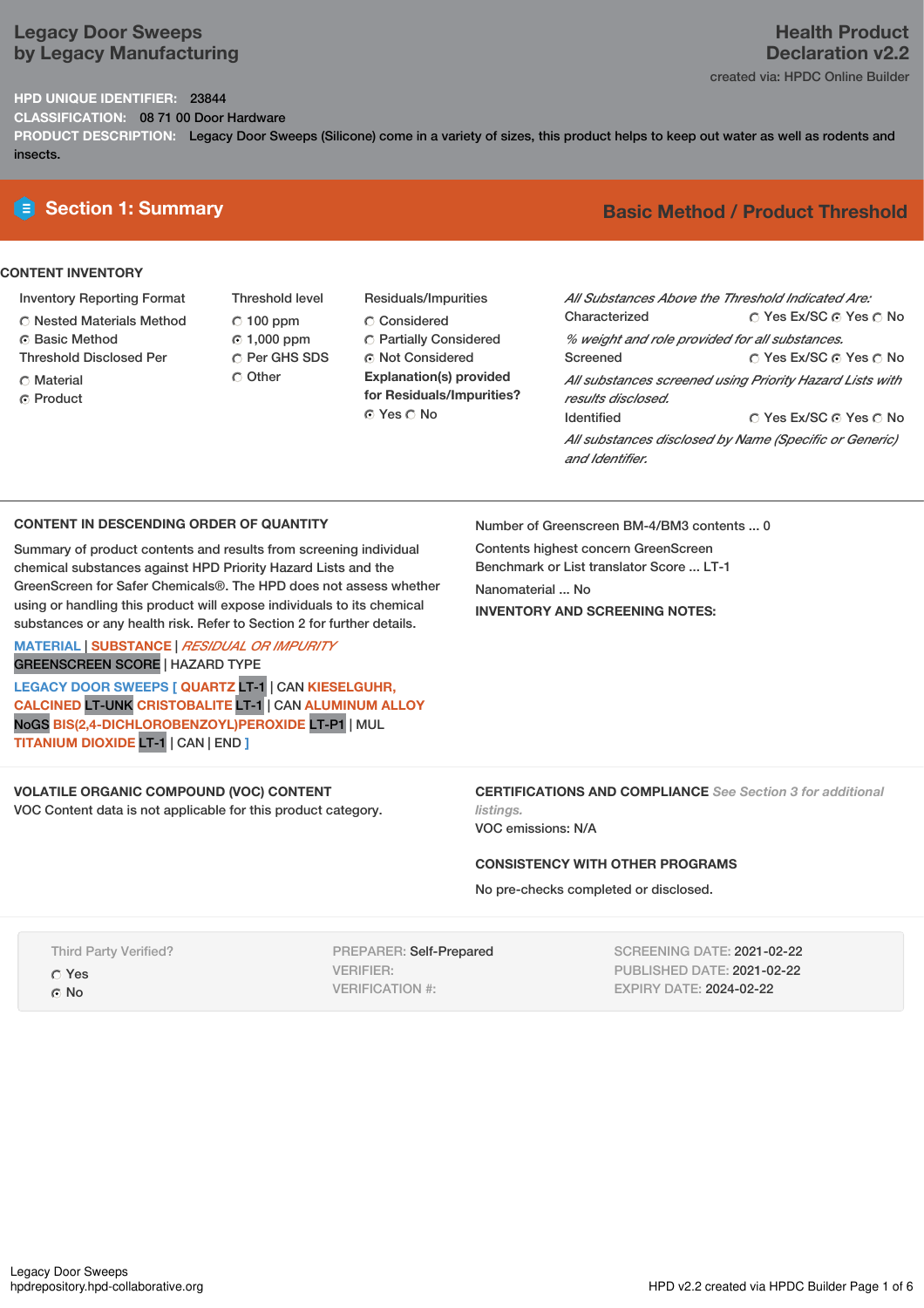This section lists contents in a product based on specific threshold(s) and reports detailed health information including hazards. This HPD uses the *inventory method indicated above, which is one of three possible methods:*

- *Basic Inventory method with Product-level threshold.*
- *Nested Material Inventory method with Product-level threshold*
- *Nested Material Inventory method with individual Material-level thresholds*

Definitions and requirements for the three inventory methods and requirements for each data field can be found in the HPD Open Standard version *2.2, available on the HPDC website at: [www.hpd-collaborative.org/hpd-2-2-standard](https://www.hpd-collaborative.org/hpd-2-2-standard)*

| <b>LEGACY DOOR SWEEPS</b>   |                                                                                                  |                                                             |                 |                                        |                                                     |                |
|-----------------------------|--------------------------------------------------------------------------------------------------|-------------------------------------------------------------|-----------------|----------------------------------------|-----------------------------------------------------|----------------|
| PRODUCT THRESHOLD: 1000 ppm | <b>RESIDUALS AND IMPURITIES CONSIDERED: No</b>                                                   |                                                             |                 |                                        |                                                     |                |
|                             | RESIDUALS AND IMPURITIES NOTES: Residual and Impurities have not been tested                     |                                                             |                 |                                        |                                                     |                |
| <b>OTHER PRODUCT NOTES:</b> |                                                                                                  |                                                             |                 |                                        |                                                     |                |
| <b>QUARTZ</b>               |                                                                                                  |                                                             |                 |                                        |                                                     | ID: 14808-60-7 |
|                             | HAZARD SCREENING METHOD: Pharos Chemical and Materials Library HAZARD SCREENING DATE: 2021-02-22 |                                                             |                 |                                        |                                                     |                |
| %: $10.0000 - 30.0000$      | $GS: LT-1$                                                                                       |                                                             | RC: None        | NANO: No                               | <b>SUBSTANCE ROLE: Filler</b>                       |                |
| <b>HAZARD TYPE</b>          | <b>AGENCY AND LIST TITLES</b>                                                                    |                                                             | <b>WARNINGS</b> |                                        |                                                     |                |
| <b>CAN</b>                  | <b>US CDC - Occupational Carcinogens</b>                                                         |                                                             |                 | Occupational Carcinogen                |                                                     |                |
| CAN                         | CA EPA - Prop 65                                                                                 |                                                             | route           |                                        | Carcinogen - specific to chemical form or exposure  |                |
| <b>CAN</b>                  | US NIH - Report on Carcinogens                                                                   |                                                             |                 | occupational setting)                  | Known to be Human Carcinogen (respirable size -     |                |
| CAN                         | <b>MAK</b>                                                                                       | Carcinogen Group 1 - Substances that cause cancer in<br>man |                 |                                        |                                                     |                |
| CAN                         | <b>IARC</b>                                                                                      |                                                             |                 | from occupational sources              | Group 1 - Agent is carcinogenic to humans - inhaled |                |
| CAN                         | <b>IARC</b><br>Group 1 - Agent is Carcinogenic to humans                                         |                                                             |                 |                                        |                                                     |                |
| CAN                         | GHS - Australia                                                                                  |                                                             |                 | H350i - May cause cancer by inhalation |                                                     |                |
| <b>CAN</b>                  | <b>GHS - New Zealand</b>                                                                         |                                                             |                 |                                        | 6.7A - Known or presumed human carcinogens          |                |
| <b>CAN</b><br>GHS - Japan   |                                                                                                  |                                                             |                 | Carcinogenicity - Category 1A [H350]   |                                                     |                |

SUBSTANCE NOTES:

| <b>KIESELGUHR, CALCINED</b>                                    |                               |                                   | ID: 91053-39-3 |                                                |
|----------------------------------------------------------------|-------------------------------|-----------------------------------|----------------|------------------------------------------------|
| HAZARD SCREENING METHOD: Pharos Chemical and Materials Library |                               | HAZARD SCREENING DATE: 2021-02-22 |                |                                                |
| %: $1.0000 - 5.0000$                                           | <b>GS: LT-UNK</b>             | RC: None                          | NANO: No       | <b>SUBSTANCE ROLE: Filler</b>                  |
| <b>HAZARD TYPE</b>                                             | <b>AGENCY AND LIST TITLES</b> | <b>WARNINGS</b>                   |                |                                                |
| None found                                                     |                               |                                   |                | No warnings found on HPD Priority Hazard Lists |
| <b>SUBSTANCE NOTES:</b>                                        |                               |                                   |                |                                                |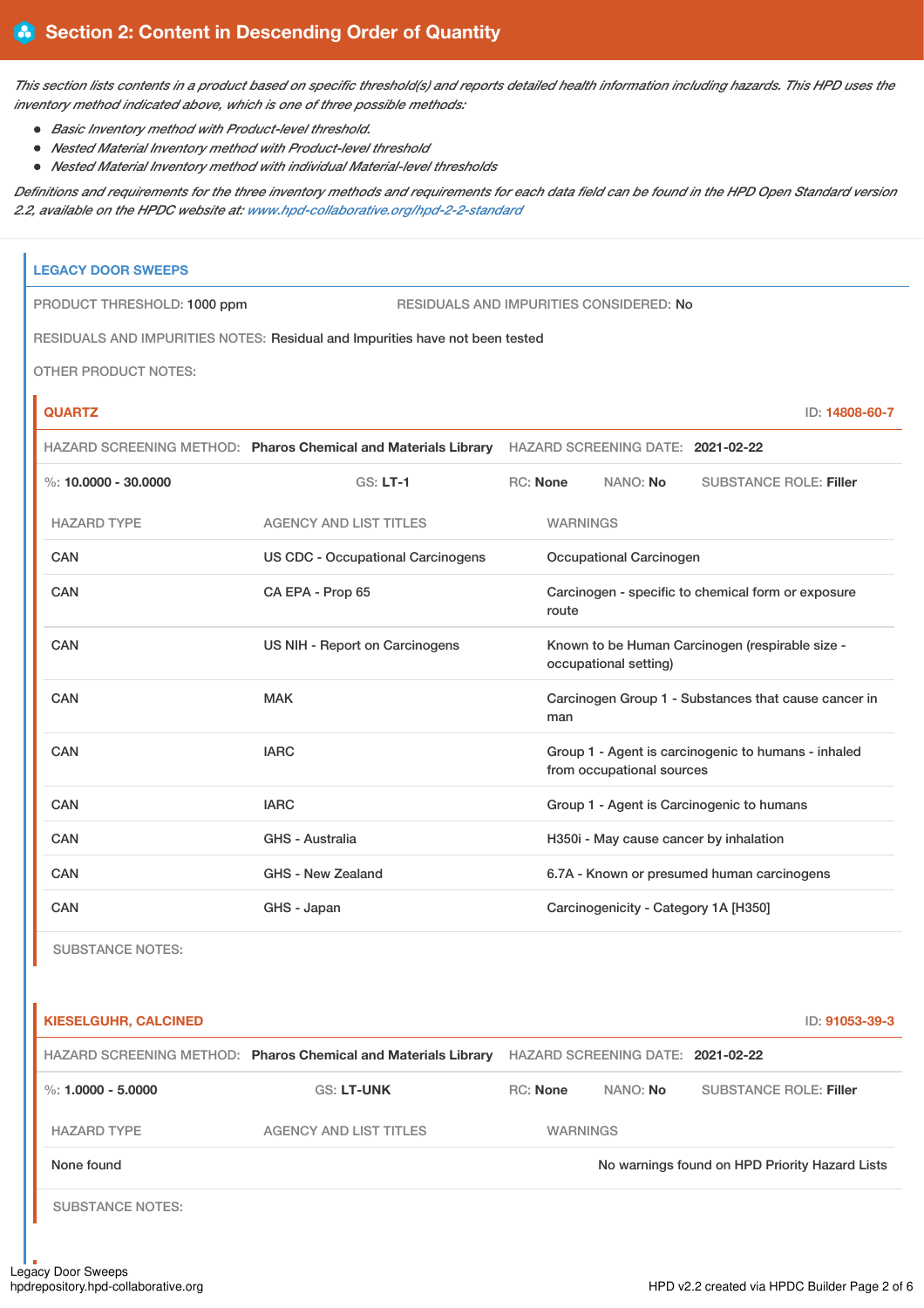|                                       |                                          | HAZARD SCREENING METHOD: Pharos Chemical and Materials Library HAZARD SCREENING DATE: 2021-02-22 |
|---------------------------------------|------------------------------------------|--------------------------------------------------------------------------------------------------|
| $\%: 1.0000 - 5.0000$                 | $GS: LT-1$                               | RC: None<br>NANO: No<br><b>SUBSTANCE ROLE: Filler</b>                                            |
| <b>HAZARD TYPE</b>                    | <b>AGENCY AND LIST TITLES</b>            | <b>WARNINGS</b>                                                                                  |
| <b>CAN</b>                            | <b>US CDC - Occupational Carcinogens</b> | <b>Occupational Carcinogen</b>                                                                   |
| <b>CAN</b>                            | CA EPA - Prop 65                         | Carcinogen - specific to chemical form or exposure<br>route                                      |
| <b>CAN</b>                            | US NIH - Report on Carcinogens           | Known to be Human Carcinogen (respirable size -<br>occupational setting)                         |
| CAN                                   | <b>MAK</b>                               | Carcinogen Group 1 - Substances that cause cancer in<br>man                                      |
| <b>CAN</b>                            | <b>IARC</b>                              | Group 1 - Agent is carcinogenic to humans - inhaled<br>from occupational sources                 |
| <b>CAN</b>                            | GHS - Australia                          | H350i - May cause cancer by inhalation                                                           |
| <b>CAN</b>                            | GHS - New Zealand                        | 6.7A - Known or presumed human carcinogens                                                       |
| CAN                                   | GHS - Japan                              | Carcinogenicity - Category 1A [H350]                                                             |
| SUBSTANCE NOTES: filler reinforcement |                                          |                                                                                                  |
| <b>ALUMINUM ALLOY</b>                 |                                          | ID: 37268-38-5                                                                                   |
|                                       |                                          | HAZARD SCREENING METHOD: Pharos Chemical and Materials Library HAZARD SCREENING DATE: 2021-02-22 |
| $\%: 1.0000$                          | <b>GS: NoGS</b>                          | RC: None<br>NANO: No<br>SUBSTANCE ROLE: Alloy element                                            |
| <b>HAZARD TYPE</b>                    | <b>AGENCY AND LIST TITLES</b>            | <b>WARNINGS</b>                                                                                  |

None found Now arrings found on HPD Priority Hazard Lists

SUBSTANCE NOTES:

| BIS(2,4-DICHLOROBENZOYL)PEROXIDE |                                                                |                 |                                   |                                | ID: 133-14-2   |
|----------------------------------|----------------------------------------------------------------|-----------------|-----------------------------------|--------------------------------|----------------|
|                                  | HAZARD SCREENING METHOD: Pharos Chemical and Materials Library |                 | HAZARD SCREENING DATE: 2021-02-22 |                                |                |
| %: $0.1000 - 1.0000$             | <b>GS: LT-P1</b>                                               | <b>RC:</b> None | NANO: No                          | SUBSTANCE ROLE: Curing agent   |                |
| <b>HAZARD TYPE</b>               | <b>AGENCY AND LIST TITLES</b>                                  | <b>WARNINGS</b> |                                   |                                |                |
| <b>MUL</b>                       | German FEA - Substances Hazardous to<br>Waters                 |                 | Class 2 - Hazard to Waters        |                                |                |
| <b>SUBSTANCE NOTES:</b>          |                                                                |                 |                                   |                                |                |
|                                  |                                                                |                 |                                   |                                |                |
| <b>TITANIUM DIOXIDE</b>          |                                                                |                 |                                   |                                | ID: 13463-67-7 |
|                                  | HAZARD SCREENING METHOD: Pharos Chemical and Materials Library |                 | HAZARD SCREENING DATE: 2021-02-22 |                                |                |
| %: $0.1000 - 1.0000$             | $GS: LT-1$                                                     | <b>RC:</b> None | NANO: No                          | <b>SUBSTANCE ROLE: Pigment</b> |                |
|                                  |                                                                |                 |                                   |                                |                |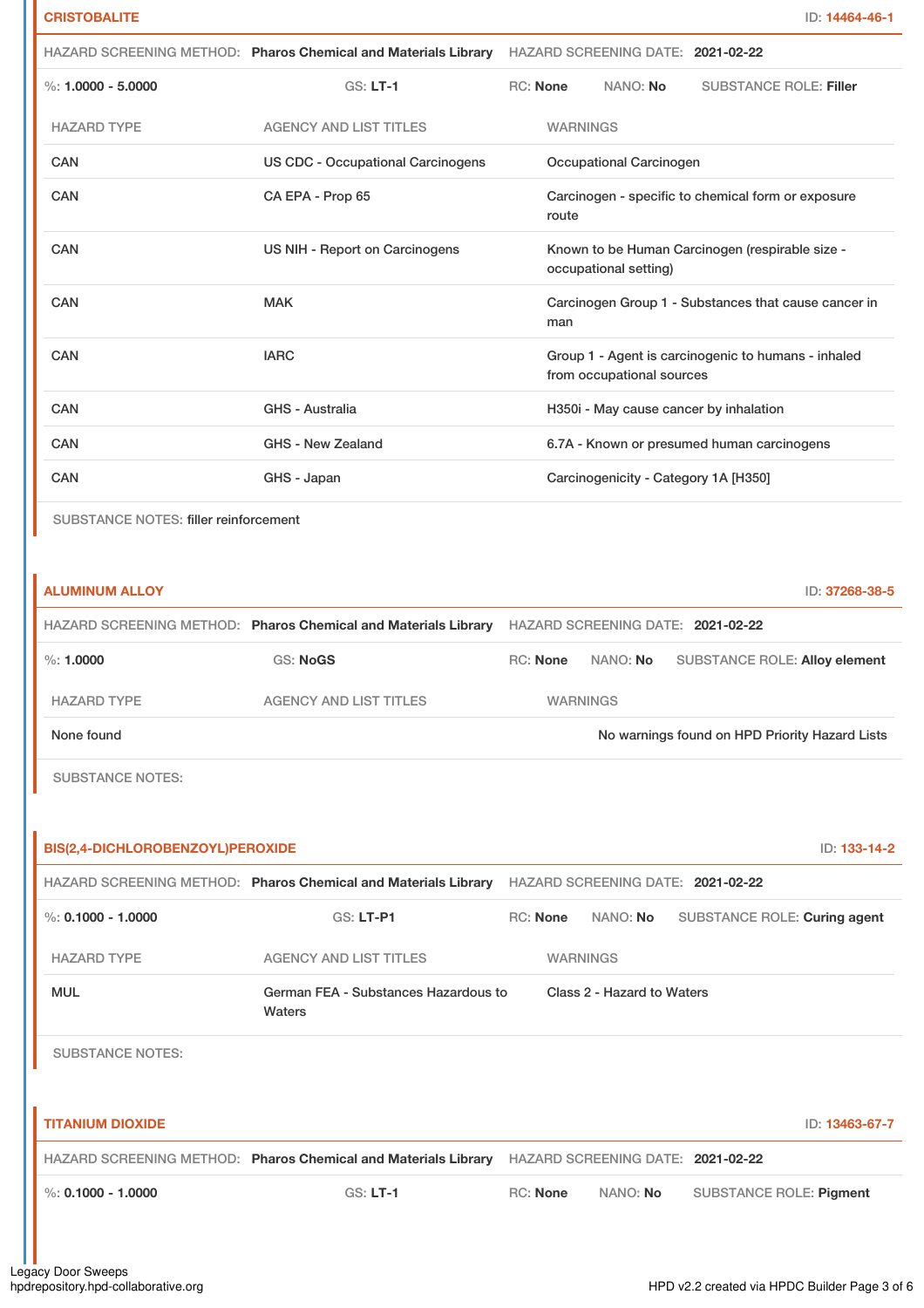| <b>HAZARD TYPE</b> | <b>AGENCY AND LIST TITLES</b>                | <b>WARNINGS</b>                                                                                         |
|--------------------|----------------------------------------------|---------------------------------------------------------------------------------------------------------|
| <b>CAN</b>         | EU - GHS (H-Statements)                      | H351 - Suspected of causing cancer                                                                      |
| <b>CAN</b>         | US CDC - Occupational Carcinogens            | Occupational Carcinogen                                                                                 |
| <b>CAN</b>         | CA EPA - Prop 65                             | Carcinogen - specific to chemical form or exposure<br>route                                             |
| <b>CAN</b>         | <b>IARC</b>                                  | Group 2B - Possibly carcinogenic to humans - inhaled<br>from occupational sources                       |
| <b>CAN</b>         | <b>MAK</b>                                   | Carcinogen Group 3A - Evidence of carcinogenic effects<br>but not sufficient to establish MAK/BAT value |
| <b>END</b>         | <b>TEDX</b> - Potential Endocrine Disruptors | <b>Potential Endocrine Disruptor</b>                                                                    |
| CAN                | <b>MAK</b>                                   | Carcinogen Group 4 - Non-genotoxic carcinogen with<br>low risk under MAK/BAT levels                     |

SUBSTANCE NOTES: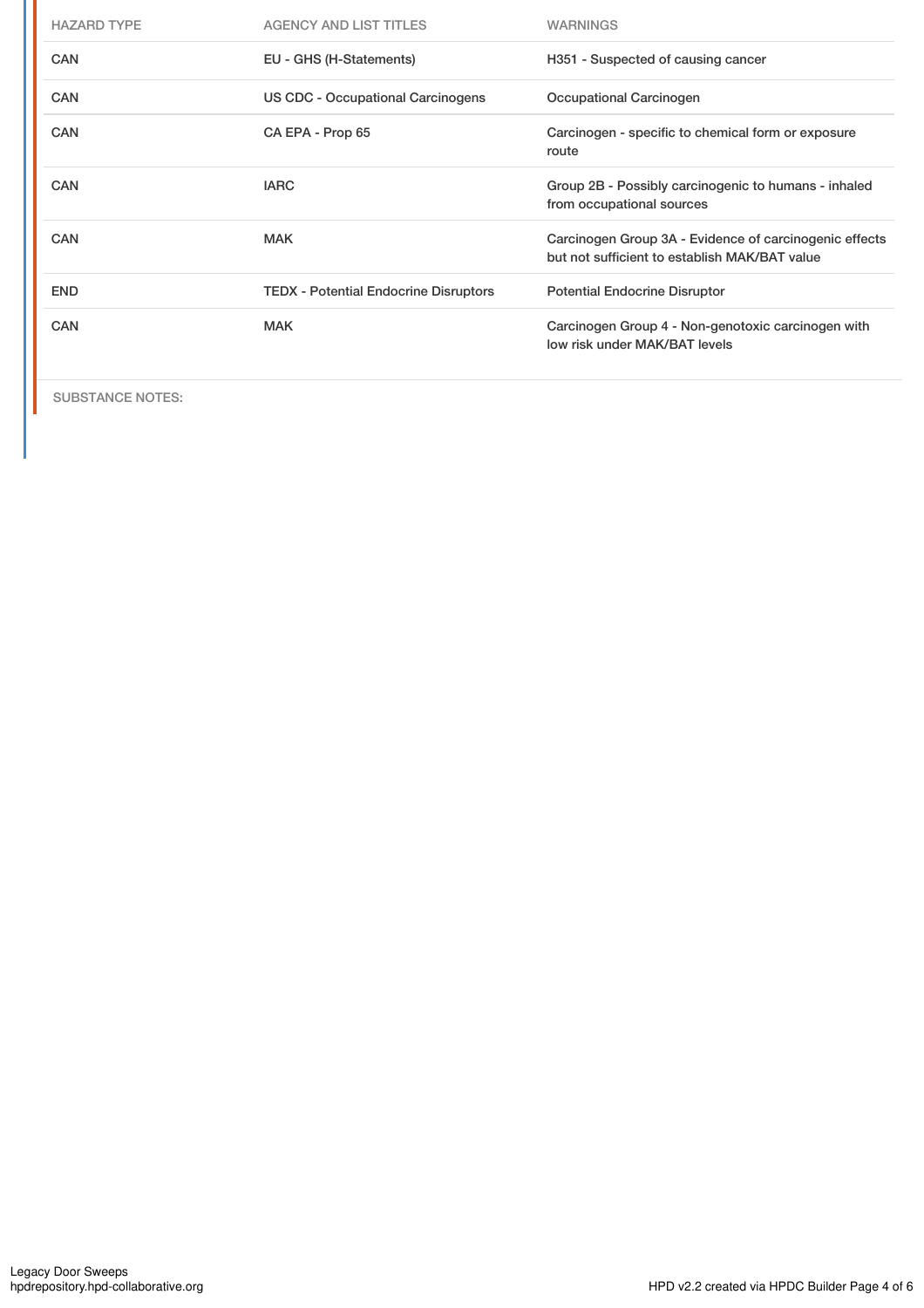This section lists applicable certification and standards compliance information for VOC emissions and VOC content. Other types of health or *environmental performance testing or certifications completed for the product may be provided.*

| <b>VOC EMISSIONS</b>                                          | N/A                                                              |  |
|---------------------------------------------------------------|------------------------------------------------------------------|--|
| CERTIFYING PARTY: Self-declared<br>APPLICABLE FACILITIES: N/A | ISSUE DATE: 2021-02- EXPIRY DATE:<br>CERTIFIER OR LAB: N/A<br>22 |  |
| CERTIFICATE URL:                                              |                                                                  |  |

CERTIFICATION AND COMPLIANCE NOTES: No testing has been performed

## **Section 4: Accessories**

This section lists related products or materials that the manufacturer requires or recommends for installation (such as adhesives or fasteners), maintenance, cleaning, or operations. For information relating to the contents of these related products, refer to their applicable Health Product *Declarations, if available.*

No accessories are required for this product.

## **Section 5: General Notes**

Legacy Door Sweeps (Silicone) come in a variety of sizes, this product helps to keep out water as well as rodents and insects.